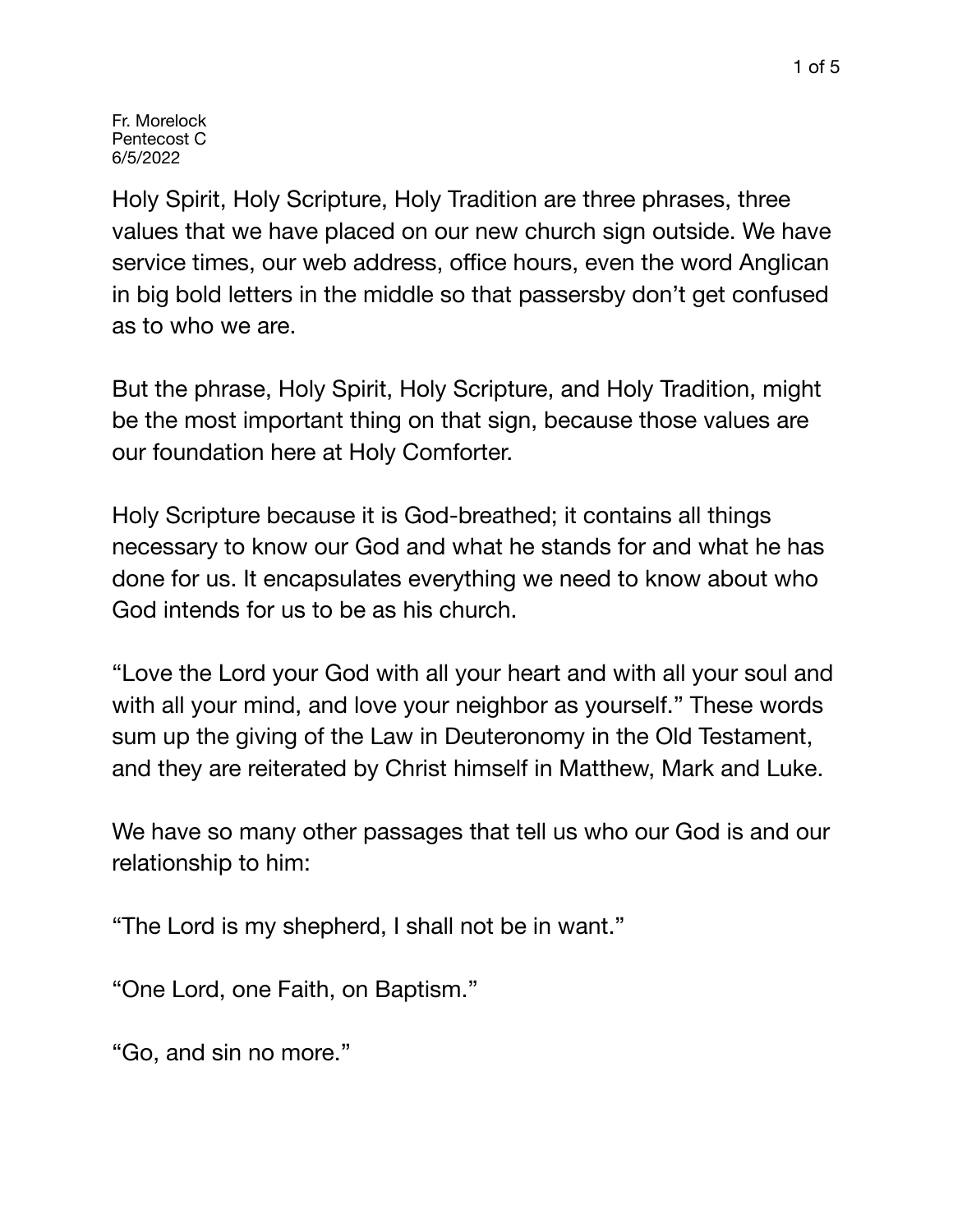"Abide in me."

"This is my body, which is given for you. Do this in remembrance of me."

"Go and make disciples in the name of the father and of the son and of the Holy Spirit," are Jesus' final words to his disciples before ascending into heaven, saying I will be with you always, even to the end of the age."

## And,

"If you love me, you will keep my commandments. And I will ask the Father, and he will give you another Helper, to be with you forever, even the Spirit of truth, whom the world cannot receive, because it neither sees him nor knows him. You know him, for he dwells with you and will be in you."

We are a Bible Church at Holy Comforter. Our whole Eucharistic liturgy is essentially all bible verses. It's who we are.

Holy Tradition is also on our sign. We hold our bible up to the world saying mark these words and come to know our God who is Love. But we don't do that alone. We are in the Apostolic Tradition. And those millions of saints and sinners going back two millennia stand behind us bearing witness to the tradition we have received.

Apostles, bishops, priests, deacons, martyrs, holy men and women, angels, archangels, confessors, patriarchs, little children and the elderly have all born witness, have all testified to the truth and passed it on to us. Every single day since Jesus Christ walked this earth his followers have born witness to what has been passed to them from God himself, and we are in that tradition, and we honor that tradition;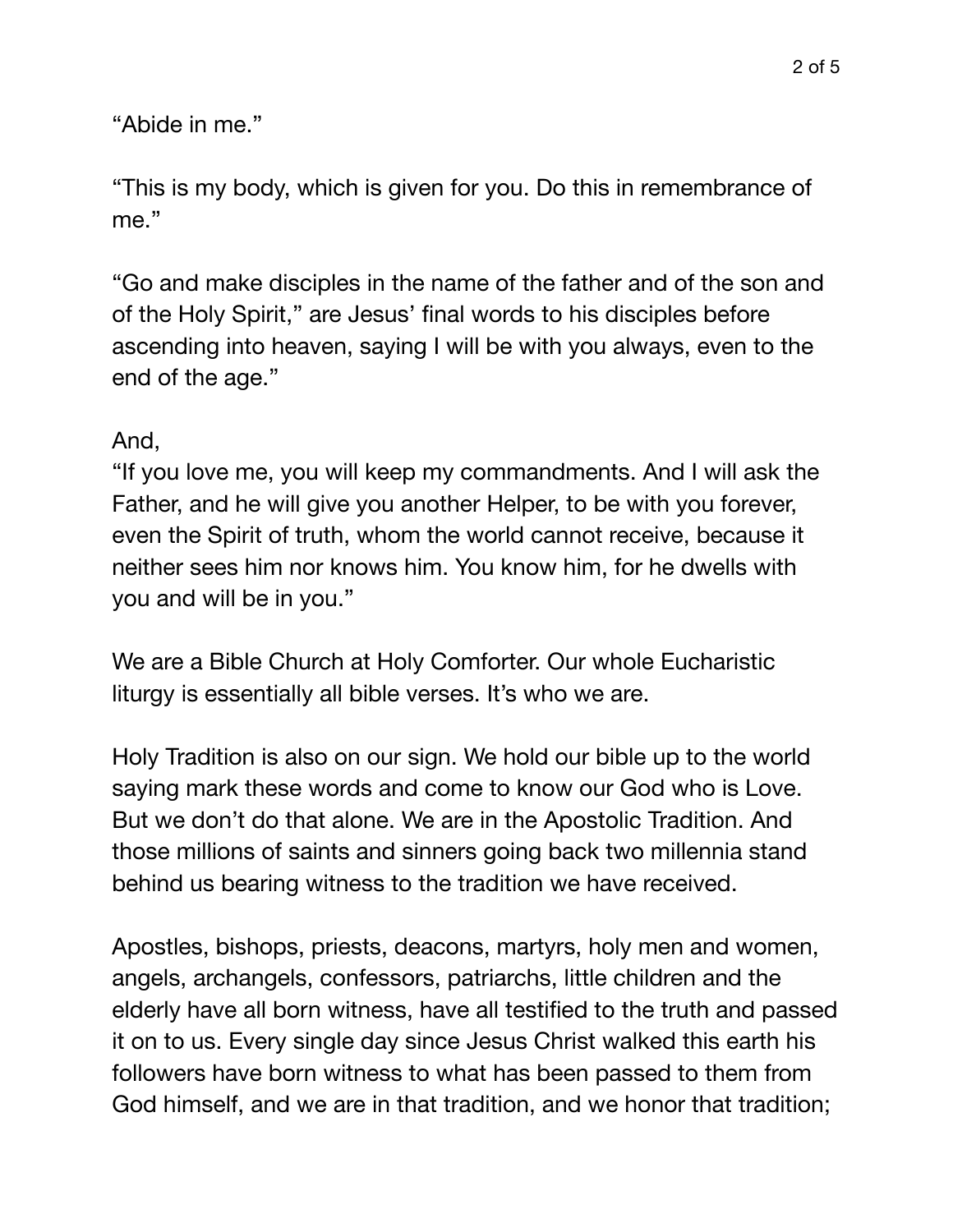we uphold it and don't alter it so that the world finds us more palatable, more in line with their values.

And like Holy Scripture this Apostolic Tradition tells us about who we are and who God is. He is faithful to his people; he keeps his promises.

And Jesus promised us saying he will not leave us comfortless; in fact he will send us a Comforter, and Advocate, a Helper, who will lead us into all truth. He makes good on his promise to be with us even to the end of the age by planting himself in our hearts through the giving of the Holy Spirit.

Holy Scripture and Holy Tradition are values that we hold dear. We will never part with them. But we could never have either without the Holy Spirit.

When the day of Pentecost had come, 50 days after the Lord's resurrection, the disciples were all together in one place. And suddenly a sound came from heaven like the rush of a mighty wind and it filled all the house where they were sitting. Tongues of fire rested on each of them and they were filled with the Holy Spirit, speaking in tongues as the Holy Spirit lead them.

Notice how in the Old Testament when the Lord descended on mount Sinai, the whole mountain was covered in flame and smoke, but as the Lord left the fire left. Here at Pentecost the fire rests on each disciple's head, and there God remained.

The time had come for the Church to continue the ministry established by Jesus when he said the Kingdom of Heaven had come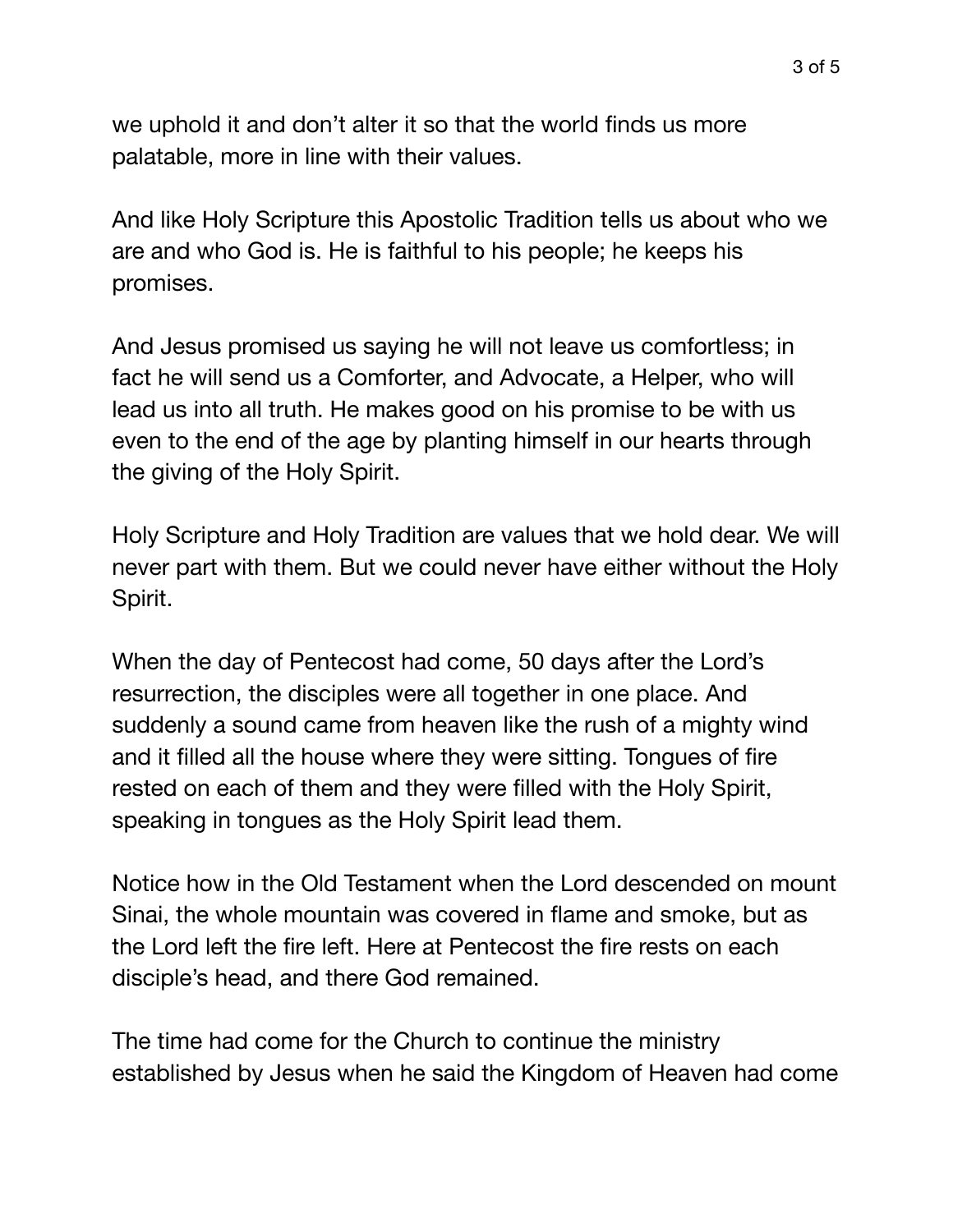near. This was the kingdom gathered in the upper room, and this

Saint John Chrysostom in the fifth century once preached on the feast of Pentecost saying "Do you see the type? What is this Pentecost? The time when the sickle was to be put to the harvest and the fruits to be gathered. Look at the reality now, how the time has come to ply the sickle of the Word. The Spirit, keen-edged, came down in place of the sickle. For hear the words of Christ, "Lift up your eyes and see how the fields are ripe for harvesting." And again, "The harvest is plentiful, but the laborers are few." He himself, taking our nature as the first fruits, lifted it up high and he was himself the first to ply the sickle. For this reason he calls the Word also the Seed."

kingdom was about to get a major upgrade.

What Chrysostom is saying is that what Jesus started through his incarnation, death, resurrection, and finally his ascension, the Church would continue this ministry, growing God's kingdom, ever expanding the knowledge of the love of God for his creation manifested in the life of Jesus. The Church would now continue this ministry, but not alone.

Brothers and sisters, we can't do anything alone. We must have God with us, because growing the kingdom, growing in our knowledge of God, can only be accomplished by God himself.

So the Holy Spirit did not just come in contact with the disciples on this occasion, but it rested on them, it remained on them, within them and the Holy Spirit remains in each of us who have received baptism, and he leads us into truth. He gives his Church wisdom to interpret scripture. He gives us fortitude and perseverance so that we can stand up to our own sins and the rest of the world that just doesn't understand why the Christians won't fall in line.